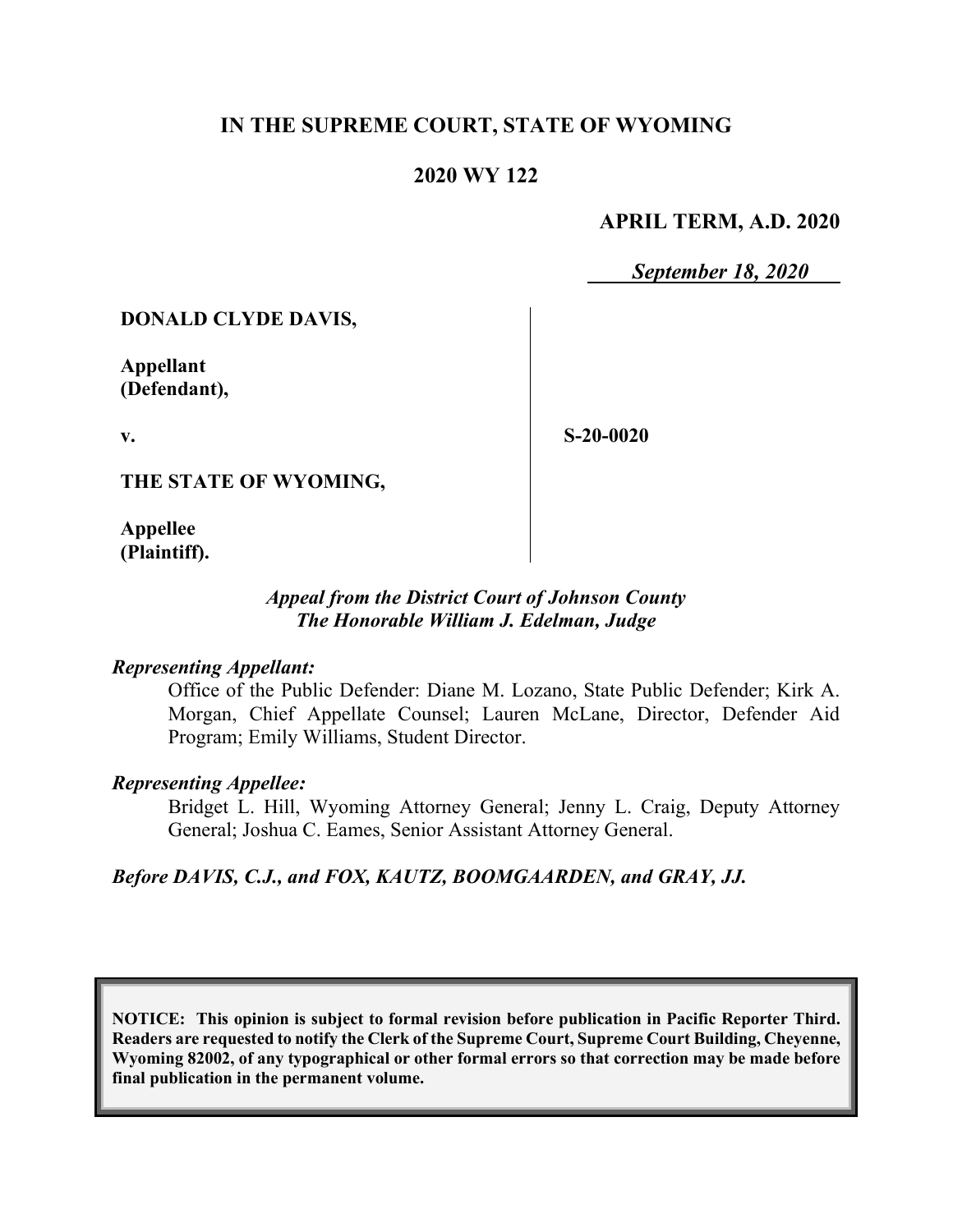### **BOOMGAARDEN, Justice.**

[¶1] Donald Clyde Davis challenges his sentence following reversal and remand in *Davis v. State*, 2018 WY 40, 415 P.3d 666 (Wyo. 2018) (*Davis I*). On remand, the district court concluded Mr. Davis was not one of those rare juvenile offenders who may be constitutionally sentenced to the functional equivalent of life without parole (i.e., a de facto life sentence) because his crimes "reflect[] irreparable corruption resulting in permanent incorrigibility, rather than transient immaturity." *Id.* ¶ 54, 415 P.3d at 684. It imposed a new aggregate sentence of 12 to 50 years for aggravated robbery, to be served "consecutive[] to the sentence previously imposed and subsequently served for the offense of first-degree murder." Mr. Davis contends this sentence is an unconstitutional de facto life sentence. He also contends the court abused its discretion when it sentenced him to 12 to 50 years for aggravated robbery. We affirm.

### *ISSUES*

[¶2] Mr. Davis raises four issues. The first two, which we restate, are dispositive.<sup>[1](#page-1-0)</sup>

I. Did the court impose a de facto life sentence, in violation of the Eighth Amendment to the United States Constitution?

II. Did the court abuse its discretion when it sentenced Mr. Davis to 12 to 50 years for aggravated robbery?

# *BACKGROUND*

[¶3] In 1982, when Mr. Davis was 17 years old, he and a friend picked up, robbed, and murdered a hitchhiker.<sup>[2](#page-1-1)</sup> Davis I, 1, 415 P.3d at 671. "Mr. Davis pled guilty to first degree murder, felony murder, and aggravated robbery." *Id.* On February 22, 1983, the court sentenced him to life without parole for murder plus 20 to 50 years for aggravated robbery.<sup>[3](#page-1-2)</sup> *Id.* ¶[ 1, 6, 415 P.3d at 671, 673.

[¶4] Mr. Davis began challenging his sentence some 30 years later, as the legal landscape for sentencing juvenile offenders convicted of murder changed. *See id.* ¶ 15, 415 P.3d at 674. He initially filed a motion to correct an illegal sentence in June 2013. *Id.* His motion asked the district court to vacate his sentence and conduct a new sentencing hearing

<span id="page-1-0"></span><sup>&</sup>lt;sup>1</sup> Because we conclude that Mr. Davis' aggregate sentence is not a de facto life sentence, we do not need to address his alternative argument that we should allow his de facto life sentence "to stand, but find that under *Montgomery v. Alabama* and equal protection [he] is parole eligible now."

<span id="page-1-1"></span><sup>&</sup>lt;sup>2</sup> The facts are set forth in detail in *Davis I*,  $\P$   $\overline{3}$  –5, 415 P.3d at 672–73.

<span id="page-1-2"></span><sup>&</sup>lt;sup>3</sup> More specifically, in accordance with the plea agreement, the court sentenced Mr. Davis to life without parole for first degree murder, noting that his sentences for first degree murder and felony murder would merge, and it imposed a consecutive sentence of 20 to 50 years for aggravated robbery.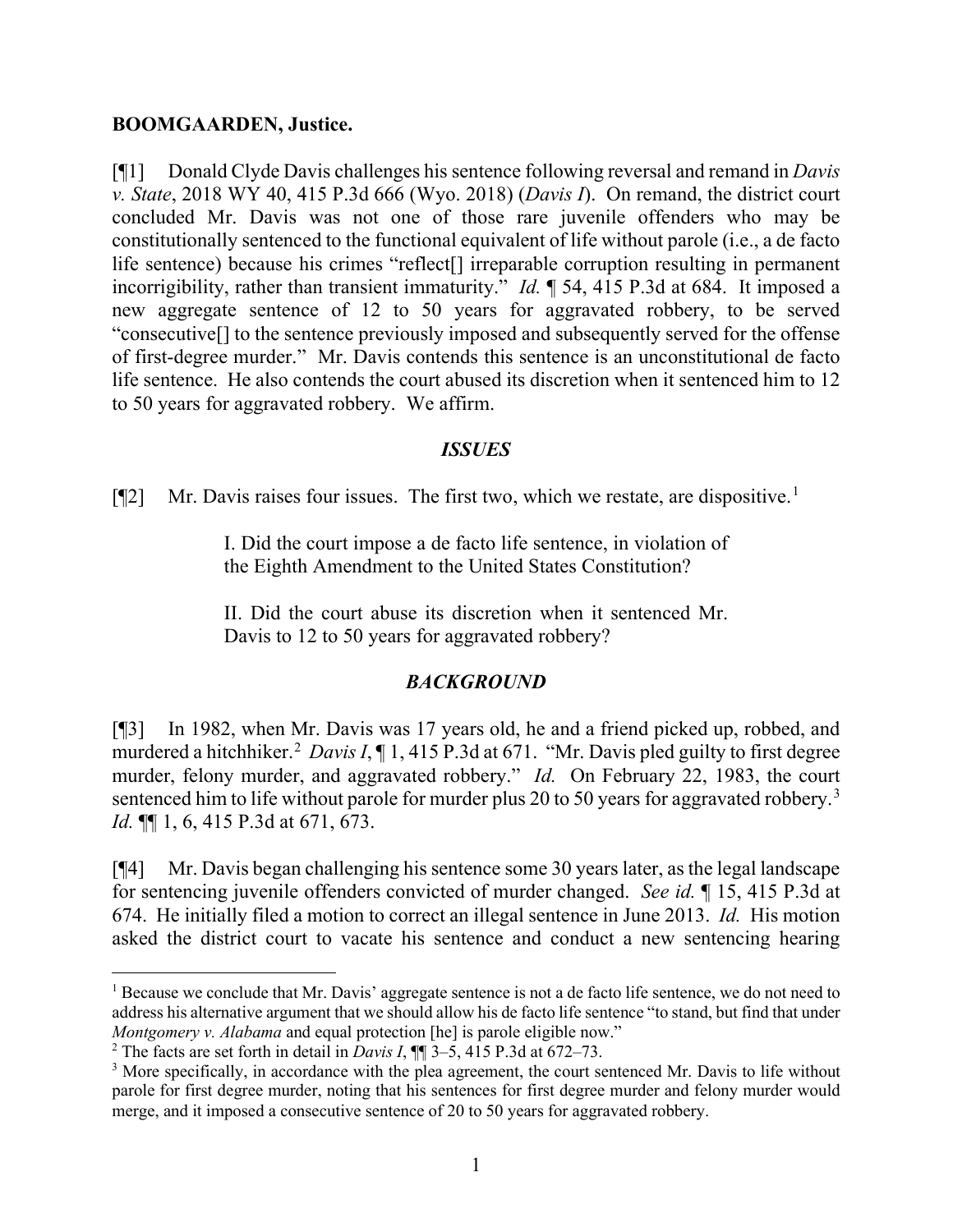pursuant to *Miller v. Alabama*, 567 U.S. 460, 132 S.Ct. 2455, 183 L.Ed.2d 407 (2012), and *Bear Cloud v. State*, 2013 WY 18, 294 P.3d 36 (Wyo. 2013) (*Bear Cloud II*). *See id.* Before the court ruled on his motion, his life sentence was converted to life with the possibility of parole after 25 years by operation of amendments to Wyo. Stat. Ann. § 6-10- 301(c).[4](#page-2-0) *Id.* More than two years later, on December 15, 2015, the Wyoming Board of Parole (Board) paroled Mr. Davis from his life sentence to begin serving his 20- to 50-year sentence for aggravated robbery.<sup>[5](#page-2-1)</sup> Id.

[¶5] In 2016, Mr. Davis supplemented his motion to correct an illegal sentence. *Id.* ¶ 16, 415 P.3d at 674. His supplemented motion asked the court to vacate his sentence and provide him a new sentencing hearing consistent with *Miller* and *Bear Cloud v. State*, 2014 WY 113, 334 P.3d 132 (Wyo. 2014) (*Bear Cloud III*) on grounds that his new aggregate sentence—life lasting a minimum of 25 years plus 20 to 50 years—remained a de facto life sentence. *Id.* The court held a new sentencing hearing and imposed the original sentence. *Id.* Mr. Davis appealed, raising numerous sentencing issues. *Id.* ¶¶ 2, 22, 415 P.3d at 671– 72, 676.

[¶6] In *Davis I*, we determined the court had not properly considered and weighed the *Miller* factors and had sentenced Mr. Davis to the functional equivalent of life without parole without making a permanent incorrigibility finding. *Id.* ¶¶ 26, 106, 415 P.3d at 676, 695–96. Accordingly, his sentence violated the Eighth Amendment. *Id.* ¶ 106, 415 P.3d at 696. We reversed and remanded for a new sentencing hearing and resentencing. *Id.* ¶ 107, 415 P.3d at 696. We instructed the court on remand to "approach the case with the understanding that, more likely than not, life without parole is a disproportionate sentence for Mr. Davis[.]" *Id.* We further instructed the court to "consider the *Miller* factors and decide whether he is the truly rare individual mentioned in *Miller* who is incapable of reform." *Id.*

*State v. Mares*, 2014 WY 126, ¶ 21, 335 P.3d 487, 496 (Wyo. 2014) (quoting Wyo. Stat. Ann. § 6-10- 301(c) (LexisNexis 2013)).

<span id="page-2-0"></span> $4$  As amended, Wyo. Stat. Ann. § 6-10-301(c) stated:

Any sentence other than a sentence specifically designated as a sentence of life imprisonment without parole is subject to commutation by the governor. A person sentenced to life imprisonment for an offense committed after the person reached the age of eighteen (18) years is not eligible for parole unless the governor has commuted the person's sentence to a term of years. A person sentenced to life imprisonment for an offense committed before the person reached the age of eighteen (18) years shall be eligible for parole after commutation of his sentence to a term of years or after having served twenty-five (25) years of incarceration, except that if the person committed any of the acts specified in W.S. 7-13-402(b) after having reached the age of eighteen (18) years the person shall not be eligible for parole.

<span id="page-2-1"></span><sup>&</sup>lt;sup>5</sup> The Board denied Mr. Davis parole in 2013 and 2014 due to the seriousness of his crimes.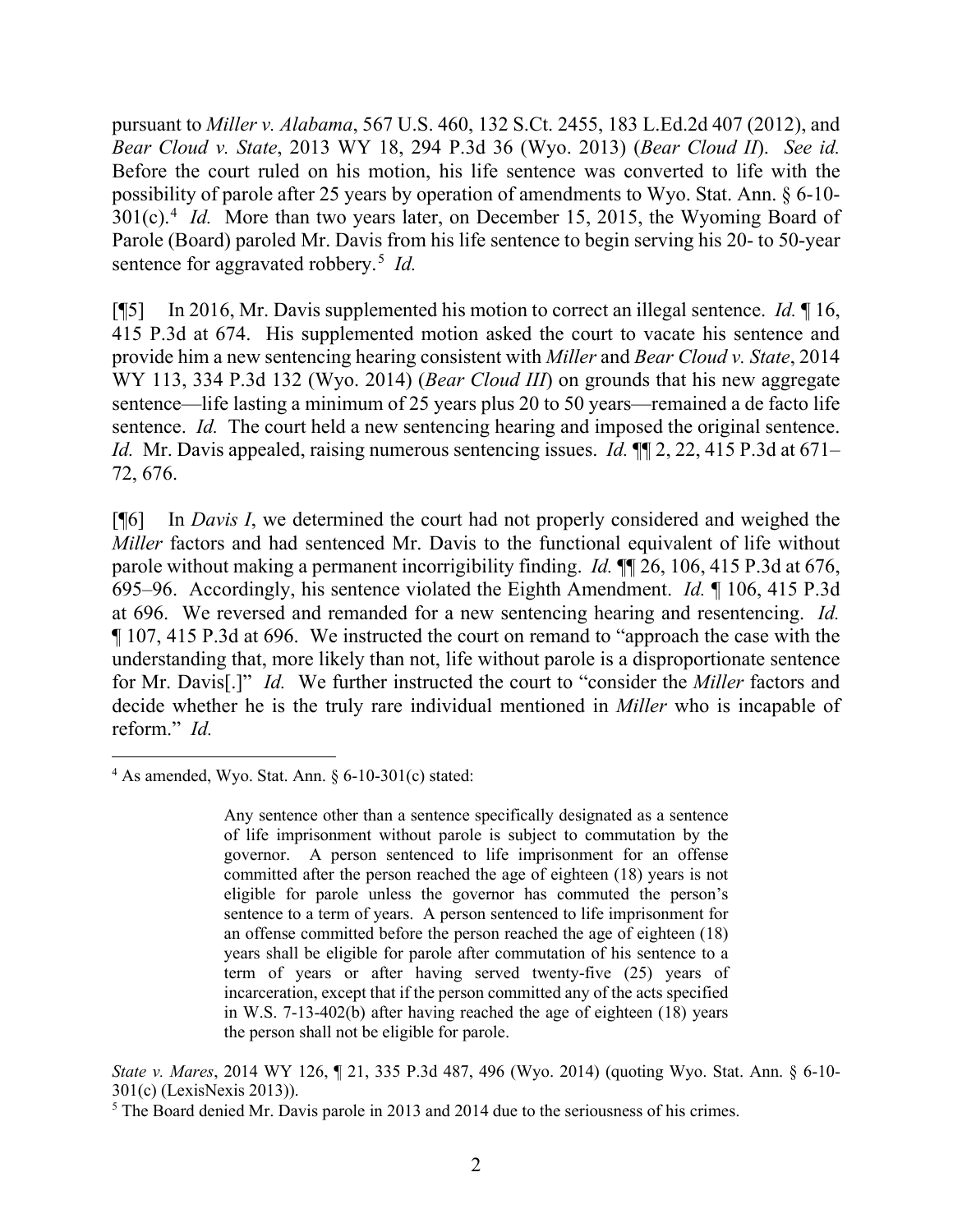[¶7] The court held a two-day sentencing hearing on remand and concluded Mr. Davis was not one of those truly rare juvenile offenders mentioned in *Miller*. [6](#page-3-0) It resentenced him to 12 to 50 years for aggravated robbery, to be served "consecutive[] to the sentence previously imposed and subsequently served" for murder.

# *DISCUSSION*

# *I. The court did not impose a de facto life sentence.*

[¶8] Whether Mr. Davis' sentence violates the Eighth Amendment is a question of law we review de novo. *Sam II*, ¶ 9, 450 P.3d at 221 (citations omitted); *see also Davis I*, ¶ 62, 415 P.3d at 685 ("We review the legality of a sentence de novo, and we consider a sentence to be illegal when it violates the constitution or other laws.").

[¶9] On the changing landscape of the law as it pertains to sentencing juvenile offenders, we have explained:

> In 2012 . . . the United States Supreme Court issued its decision in *Miller*. The *Miller* Court held that a life sentence for juveniles violates the Eighth Amendment for all but "the rarest of children, those whose crimes reflect irreparable corruption." *Montgomery v. Louisiana*, 577 U.S. ––––, ––––, 136 S.Ct. 718, 726, 193 L.Ed.2d 599 (2016), *as revised* (Jan. 27, 2016) (citations and internal quotation marks omitted); *see also Miller*, 567 U.S. at 479[–80], 132 S.Ct. at 2469. Accordingly, *Miller* requires juvenile sentencing courts to consider a child's "diminished culpability and heightened capacity for change" before sentencing a child to life in prison. *Id.* at 479, 132 S.Ct. at 2469. We adopted the *Miller* holding in *Bear Cloud II*, where we held that in order to fulfill the requirements of *Miller*, a trial court must consider "the factors of youth and the nature of the homicide at an individualized sentencing hearing when determining whether to sentence the juvenile offender to life without the possibility of parole or to life according to law." *Bear Cloud v. State*, 2013 WY 18, ¶ 42, 294 P.3d 36, 47 (Wyo. 2013) (*Bear Cloud II*).

<span id="page-3-0"></span><sup>&</sup>lt;sup>6</sup> We have used terminology such as "permanent incorrigibility," "irreparably corrupt," and "irredeemable" interchangeably to refer to those truly rare juvenile offenders mentioned in *Miller*. *See, e.g.*, *Wiley v. State*, 2020 WY 49, 461 P.3d 413 (Wyo. 2020); *Davis I*, 415 P.3d 666; *Sam v. State*, 2019 WY 104, 450 P.3d 217 (Wyo. 2019) (*Sam II*).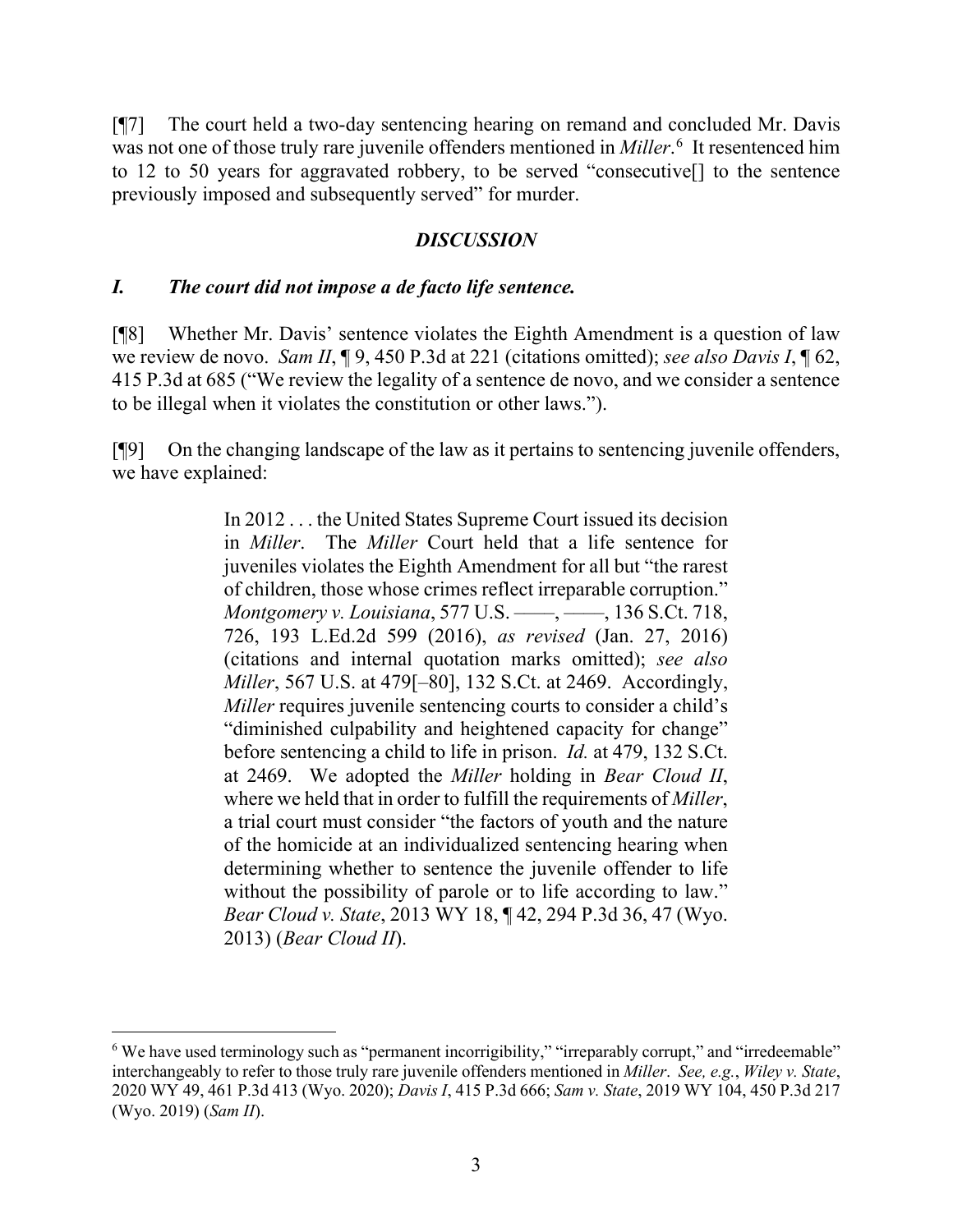A *Miller* hearing is an individualized sentencing hearing in which the sentencing court must determine whether the defendant is "irreparably corrupt." *See Bear Cloud III*, ¶¶ 27, 33, 334 P.3d at 141–42; *Davis [I]*, ¶¶ 35–59, 415 P.3d at 679– 85. Following *Miller*, in *Montgomery*, the United States Supreme Court held that *Miller* applied retroactively to juveniles who were sentenced prior to *Miller*. *See Davis [I]*, ¶ 38, 415 P.3d at 679–80. In response to *Miller* and *Bear Cloud II*, the Wyoming Legislature amended Wyo. Stat. Ann. § 6-10-301(c), by providing that juvenile offenders sentenced to life in prison are eligible for parole after [25] years.

. . . .

An aggregate sentence that is the functional equivalent of a life sentence for a juvenile violates the Eighth Amendment unless the juvenile is sentenced after being found "irreparably corrupt" in a *Miller* hearing. *Bear Cloud III*, ¶ 33, 334 P.3d at 141–42; *Davis [I]*, ¶¶ 24–28, 415 P.3d at 676–77.

. . . .

We have held that "[a]n aggregated minimum sentence exceeding the 45 [years in prison]/61 [years old at the earliest time of release] standard is the functional equivalent of life without parole and violates *Bear Cloud III*[,] *Miller* and [their] progeny." *Sam v. State*, 2017 WY 98, ¶ 80, 401 P.3d 834, 860 (Wyo. 2017).

*Wiley*, ¶¶ 7–10, 461 P.3d at 414–15.

[¶10] To determine whether an aggregated minimum sentence violates the 45/61 standard we adopted in *Bear Cloud III*, we first calculate how many years the juvenile offender must serve before he is eligible for parole—beginning with his earliest possible release date from his murder sentence. This calculation to date has been straightforward, as in each case the juvenile offender had not yet served 25 years when, by operation of the amended statute, he would become eligible for parole from his life sentence. *See, e.g.*, *Wiley*, ¶ 1, 461 P.3d at 414 (sentenced in 1992); *Sam II*, ¶ 3, 450 P.3d at 218 (convicted in 2016); *Sen v. State*, 2017 WY 30, ¶¶ 4–5, 390 P.3d 769, 771 (Wyo. 2017) (*Sen III*) (crimes committed in 2009); *Bear Cloud III*,  $\P$  $\parallel$  4–8, 294 P.3d at 39–40 (convicted in 2010). To calculate the aggregate minimum sentence in prior cases, we simply added the number of years at the bottom of the sentencing range for each particular offender's consecutive sentence(s) to the number 25. If the sum of those years equaled 45 or less, the aggregate sentence satisfied the first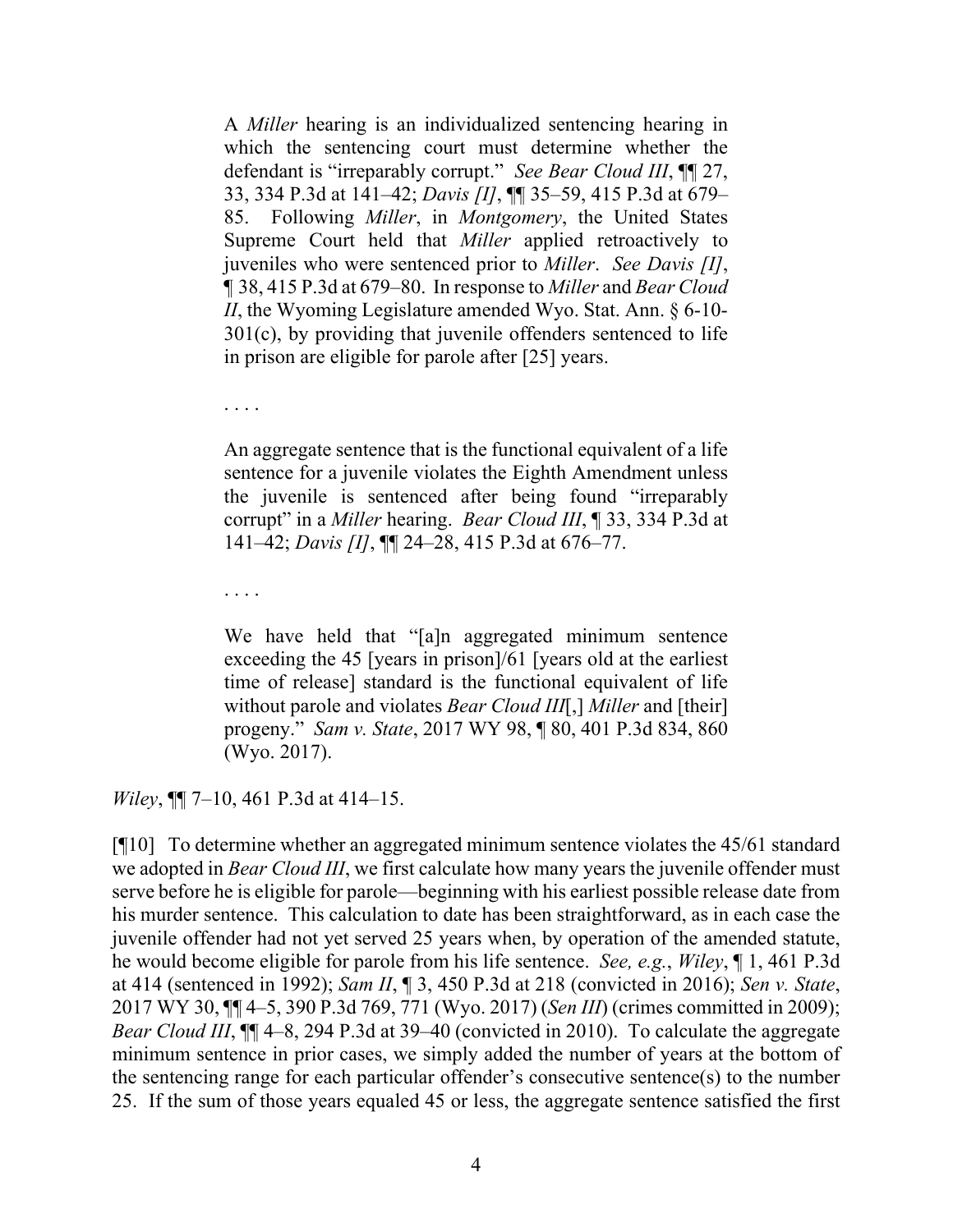part of the 45/61 standard. *See Wiley*, ¶ 14, 461 P.3d at 416 (holding an aggregate sentence rendering Mr. Wiley eligible for parole after serving a minimum of 43 years, when he would be 58 years old, was not the functional equivalent of life in prison); *Sen III*, ¶ 19, 22, 390 P.3d at 775–76 (holding an aggregate sentence requiring Mr. Sen serve 35 years before he would be parole eligible is not functionally equivalent to life without parole); *Sam II*, 11, 450 P.3d at 221 (noting Mr. Sam's sentence rendered him eligible for parole after serving 35 years); *Sam I*, ¶ 80, 401 P.3d at 860 (holding Mr. Sam's sentence requiring he serve a minimum of 52 years with possible release on parole at age 70 violated *Bear Cloud III* and *Miller*); *Bear Cloud III*, ¶¶ 11, 33, 334 P.3d at 136, 142 (holding an aggregate sentence requiring Mr. Bear Cloud serve just over 45 years before he would be eligible for parole at age 61 was a de facto life sentence).

[¶11] This case is different. Mr. Davis was sentenced in 1983 and had already served over 30 years when the legal landscape for juvenile sentencing changed and the legislature provided for the possibility of parole after serving 25 years on a life sentence. Under these unique circumstances we cannot simply default to using the number 25 in our aggregate minimum sentence calculation.

[¶12] Mr. Davis presents several alternative dates for consideration in our calculation: December 15, 2015, when the Board paroled him from his first degree murder sentence; when the Board became aware the amended statutes applied to juvenile offenders like him (either on November 7, 2013, when the Wyoming Attorney General's Office advised the Board about the statute's application, or when we published *Mares* on October 9, 2014); or July 1, 2013, when the statutory amendments took effect. He argues December 15, 2015 is the most reasonable of those alternatives. The State counters that Mr. Davis became eligible for parole from his first degree murder sentence either after 25 years, pursuant to the plain language of Wyo. Stat. Ann.  $\S 6$ -10-301(c), or when the statute went into effect on July 1, 2013. We conclude Mr. Davis became eligible for parole from his murder sentence to his consecutive sentence on July 1, 2013. From there, we calculate his aggregate minimum sentence and conclude it is constitutional because it falls below the 45/61 standard.

[¶13] To recap, in February 2013, we held that Wyoming's first degree homicide sentencing and parole scheme violated the Eighth Amendment when applied to juvenile offenders because it effectively mandated life in prison without the possibility of parole. *Mares*, ¶ 20, 335 P.3d at 495–96 (citing *Bear Cloud II*, ¶ 34, 294 P.3d at 45). Approximately one week later, the Governor approved a legislative enactment amending the statutes governing parole eligibility. *Id.* ¶ 20, 335 P.3d at 496. The amended statutes provide that, *effective July 1, 2013*, a juvenile offender convicted of first degree murder shall be punished by life imprisonment and shall be eligible for parole after serving 25 years of his sentence. *Id.* ¶ 21, 335 P.3d at 496.In *Mares*, we found no fault in the Attorney General's 2013 formal opinion interpreting the amended statutes for the Board. *Id.* ¶¶ 24– 25, 335 P.3d at 497–98. We determined that the amended statutes applied prospectively to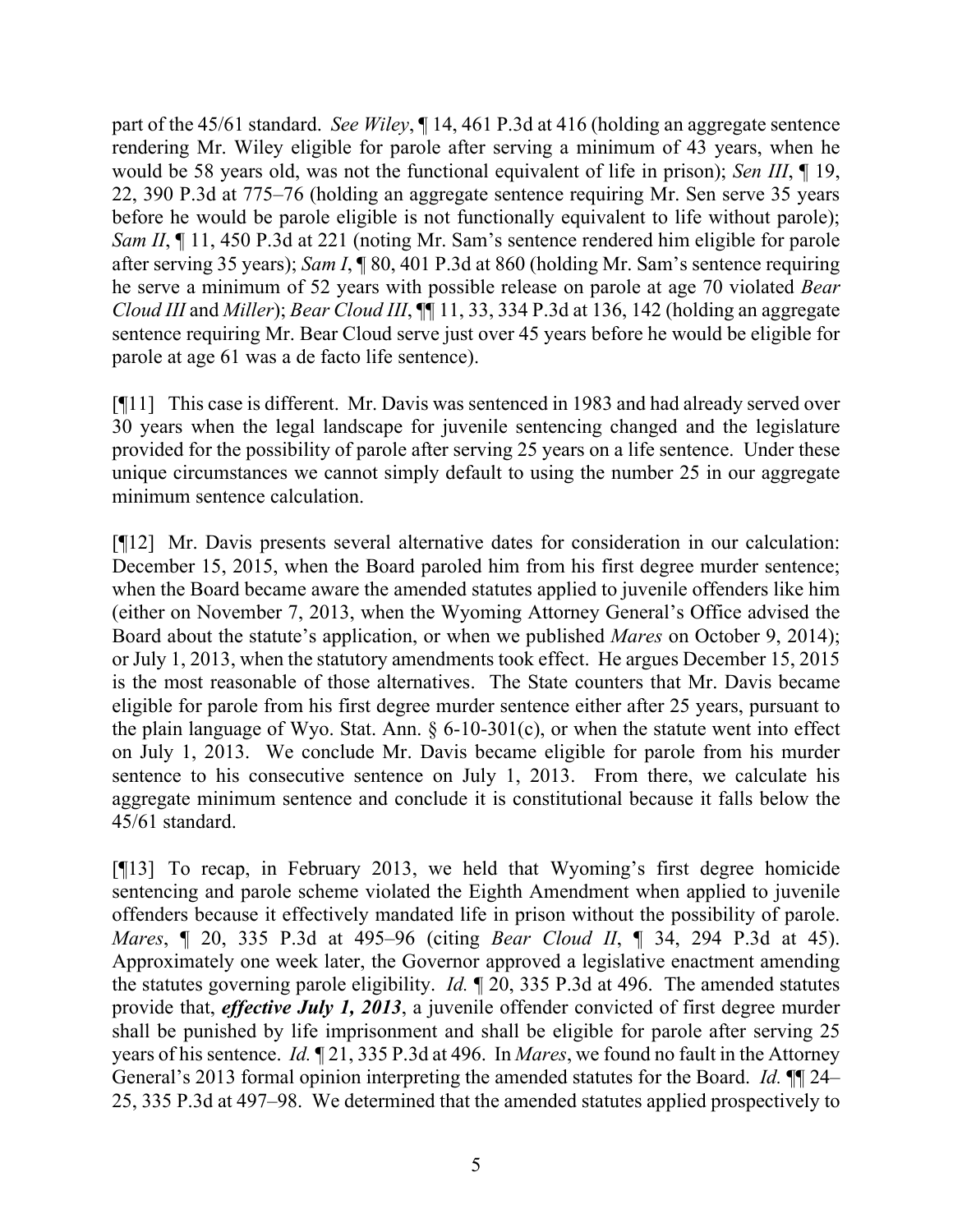juvenile offenders who, like Mr. Mares, were sentenced to life imprisonment for murder under the former law. *Id.* 126, 335 P.3d at 498 ("Any juvenile offender sentenced to life imprisonment under the former law is now, by operation of the amended parole statutes, serving a sentence of life imprisonment with eligibility for parole in [25] years[.]").

[¶14] Mr. Davis had served 25 years of his life sentence in February 2008 (calculated from imposition of his original sentence on February 22, 1983) but the statute had not yet been amended, and it does not apply retroactively. *See id.* ¶¶ 24–25, 335 P.3d at 497 (finding no fault in the Attorney General's formal opinion that the statute applies prospectively rather than retroactively). He therefore was not eligible for parole from his murder sentence after serving 25 years, as the State asserts. The events subsequent to July 1, 2013 that Mr. Davis identifies also are immaterial. That the Board granted him parole on December 15, 2015 is irrelevant to our calculation of his aggregate minimum sentence based on his earliest *possible* release date. *See supra* ¶ 10. And that the Attorney General advised the Board about the statute's application in late 2013 and we issued *Mares* in 2014, does not change the fact that, by operation of law, Mr. Davis was eligible for parole from his murder sentence on July 1, 2013. Each subsequent event confirmed, but did not alter, that fact.

[¶15] Turning then to our aggregate minimum sentence calculation, Mr. Davis became eligible for parole from his murder sentence to his consecutive sentence on July 1, 2013, after serving 30 years, 4 months, and 10 days. He will be eligible for parole from his aggravated robbery sentence after serving 12 years. In sum, he must serve 42 years, 4 months, and 10 days on his aggregate sentence before he is eligible for parole. This calculated aggregate minimum sentence falls below the 45-year threshold. *See Wiley*, ¶ 10, 461 P.3d at 415.

[¶16] Considering next the age component of the *Bear Cloud III*, 45/61 standard, Mr. Davis will be 60 years old when he becomes eligible for parole (calculated from his September 23, 1964 birth date to his earliest possible release date on July 1, 2025). In other words, his age on the date of his earliest possible release is younger than the 61-year threshold we adopted in *Bear Cloud III*. *See Wiley*, ¶ 10, 461 P.3d at 415. Mr. Davis' sentence is, therefore, constitutional.

# *II. The court did not abuse its discretion when it sentenced Mr. Davis to 12 to 50 years for aggravated robbery.*

[¶17] Mr. Davis argues the court abused its discretion when it sentenced him to 12 to 50 years for aggravated robbery. The State contends we should refuse to consider his argument under law of the case. In the alternative, the State contends the court did not abuse its discretion. We conclude law of the case does not foreclose our review and Mr. Davis has established no abuse of discretion.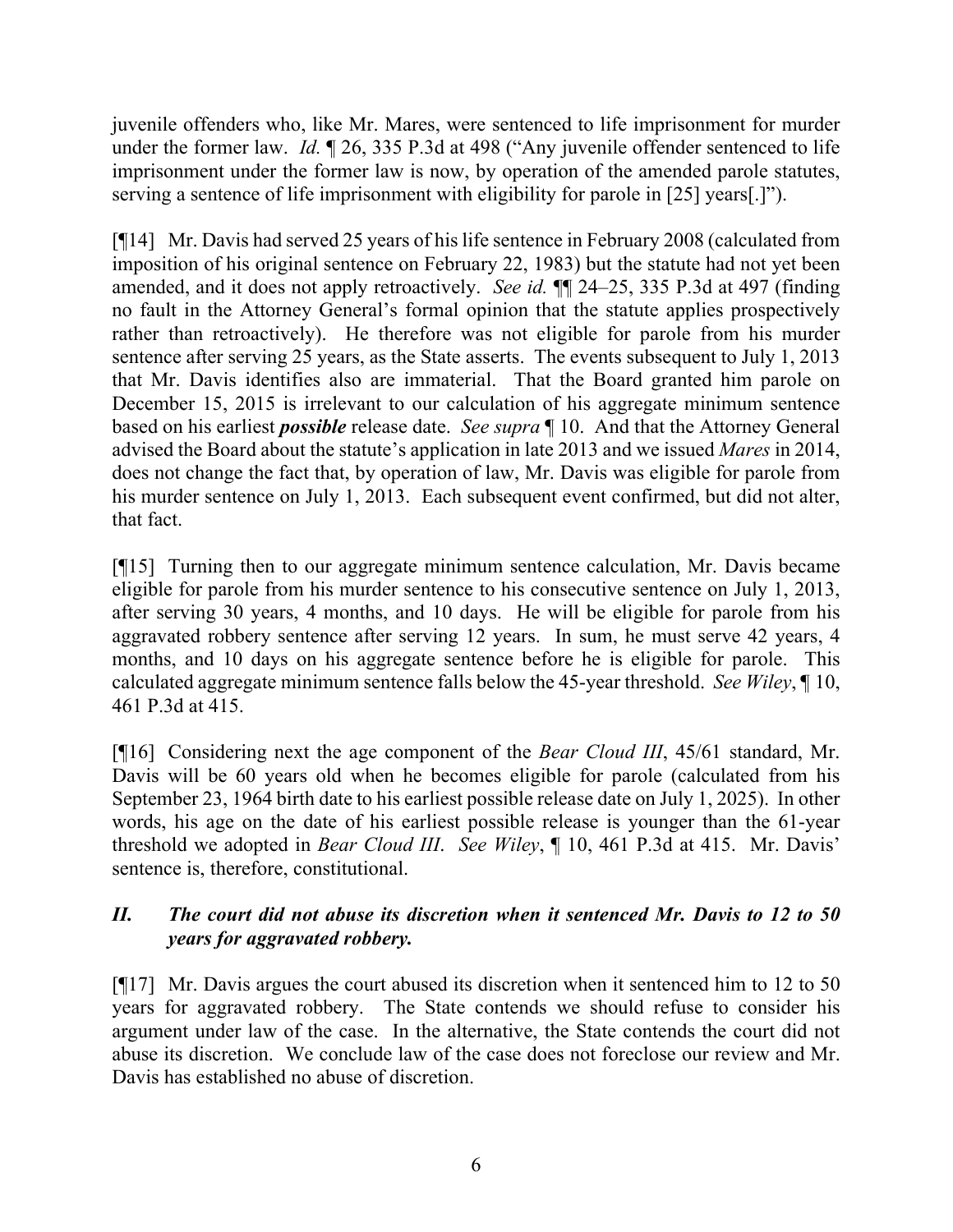### **A. Law of the Case**

[¶18] The State asserts we should refuse to consider Mr. Davis' argument because "[a] reversal on appeal 'affect[s] only those portions of the judgment from which an appeal is actually taken' and does not affect unappealed issues." *BTU W. Res., Inc. v. Berenergy Corp.*, 2019 WY 57, ¶ 27, 442 P.3d 50, 58 (Wyo. 2019) (quoting *Triton Coal Co. v. Husman, Inc.*, 846 P.2d 664, 669 (Wyo. 1993)). The State reasons that Mr. Davis' "original motion to correct an illegal sentence only went to whether his sentence was unconstitutional under *Miller* and *Bear Cloud III*." According to the State, the *Davis I* remand was likewise limited; the court was to decide whether Mr. Davis is one of those truly rare individuals incapable of reform, and sentence him accordingly. Because Mr. Davis' abuse of discretion argument is unrelated to whether his current sentence is constitutional or otherwise illegal, the State maintains we should not consider it.

[¶19] The law of the case doctrine generally prevents reconsideration of a decision that goes unchallenged on appeal. *Id.* ¶ 27, 442 P.3d at 58. That general rule applies if the appealed portion of a judgment is severable from the whole judgment. *Id.* ¶ 28, 442 P.3d at 58. If the appealed portion is not severable, then the appeal is an appeal from the whole judgment and reversal extends to the whole judgment. *Id.* These general principles reveal the flaw in the State's argument.

[¶20] Mr. Davis' aggravated robbery sentence did not go unappealed in *Davis I*. By challenging the constitutionality of his aggregate sentence under *Miller* and *Bear Cloud III*, Mr. Davis challenged his entire sentencing package, including his aggravated robbery sentence. Our reversal extended to Mr. Davis' entire sentence, rather than some discrete part of it, as we "remand[ed] for an additional sentencing hearing and resentencing" on all counts. *See Davis I*, ¶¶ 106–07, 415 P.3d at 696. In other words, *Davis I* wiped the sentencing slate clean. Under such circumstances, the law of the case does not prevent review. *See Bear Cloud III*, ¶¶ 30, 45, 334 P.3d at 141, 146 (remanding for resentencing on all three counts because the United States Supreme Court wiped the slate clean when it vacated the judgment in *Bear Cloud I*, and rejecting the State's law of the case argument on similar grounds); *Pepper v. United States*, 562 U.S. 476, 507–08, 131 S.Ct. 1229, 1251, 179 L.Ed.2d 196 (2011) (determining law of the case did not apply because the court remanded for de novo resentencing); *see also Simonds v. State*, 799 P.2d 1210, 1213 (Wyo. 1990) (citations omitted) ("Just as a remand for retrial would 'wipe the slate clean' of a challenged conviction and sentence, so too would the finality of the initial sentencing be nullified by a remand for resentencing on all counts.").

# **B. Aggravated Robbery Sentence**

[¶21] We review the court's decision to sentence Mr. Davis to 12 to 50 years for aggravated robbery for an abuse of discretion. *Sam II*, ¶ 9, 450 P.3d at 221. The court had "broad discretion to consider a wide variety of factors about [Mr. Davis] and his crimes"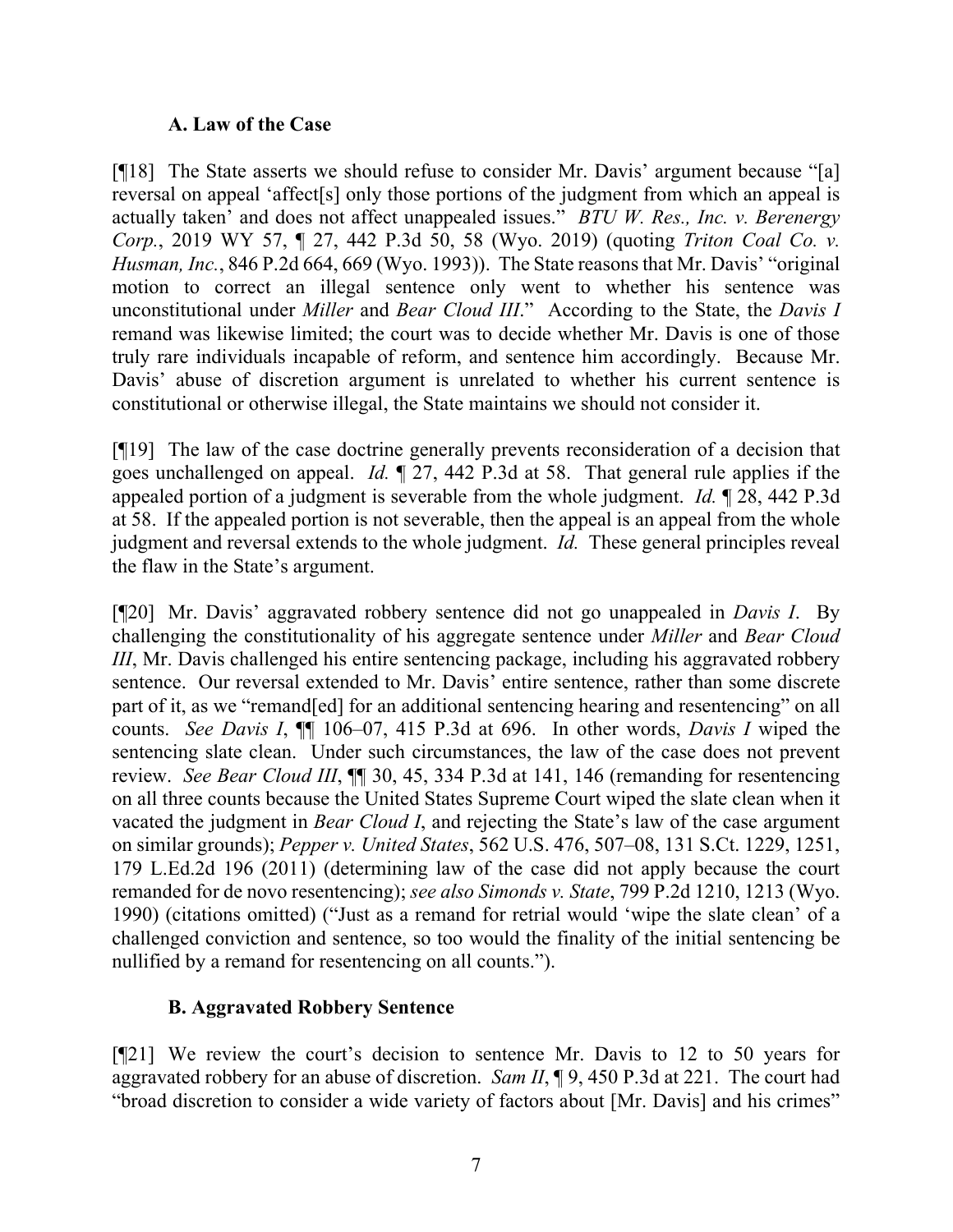when it resentenced him. *Schaeffer v. State*, 2012 WY 9, ¶ 51, 268 P.3d 1045, 1061 (Wyo. 2012) (citation omitted). Because Mr. Davis' aggravated robbery sentence falls within the authorized range for that offense, [7](#page-8-0) our task is to "consult the information in front of the court and consider whether there was a rational basis from which the district court could reasonably draw its conclusion"; we do "not [ ] weigh the propriety of the sentence[.]" *Chapman v. State*, 2015 WY 15, ¶ 7, 342 P.3d 388, 391 (Wyo. 2015) (citation omitted).

[¶22] Mr. Davis challenges one sentence in the sentencing order where the court stated that "based on testimony from both Mr. Davis himself, and the Director of the Board of Parole, Mr. Fetsco, the Court finds that it is not appropriate to release Mr. Davis immediately, as there are a number of services that he should receive the benefit of before being placed upon supervision." He maintains that this stated reason for sentencing him to 12 to 50 years is not rationally based on any information presented at the sentencing hearing, as no evidence suggested he required enough services to justify a 12-year sentence.

[¶23] Read in isolation, this sentence does suggest the court imposed a 12- to 50-year sentence based on testimony that Mr. Davis needs 12 years of additional services. Yet the record contains no such testimony. Considering this statement in the broader context of the sentencing proceedings, however, we are reassured the court considered sufficient additional information to provide a rational basis for Mr. Davis' sentence. *See Royball v. State*, 2009 WY 79, ¶¶ 15–16, 210 P.3d 1073, 1077 (Wyo. 2009) (reviewing the judge's challenged comment in context of all his comments during the proceedings rather than in isolation, and concluding he did not abuse his discretion in denying appellant's motion to disqualify a judge).

[¶24] At the beginning of the 2019 sentencing hearing, the court expressly noted that it was "well familiar [with] many of the facts associated in this case." It had "reviewed the transcript associated with the [2016] sentencing hearing" and took "notice of all of that information." The court also had before it Mr. Davis' 2019 sentencing memorandum, an affidavit from his expert Dr. Mark Cunningham, and custom release planning. In addition, several witnesses testified at the 2019 hearing.

[¶25] The State's expert, Dr. Amanda Turlington, discussed her evaluation of Mr. Davis, noting that he met the criteria for antisocial personality disorder and opining that his crimes reflected irreparable corruption rather than transient immaturity. The original prosecutor addressed the crimes and Mr. Davis' role in their commission. A law enforcement officer offered insight into Mr. Davis' attitude following his arrest. Mr. Davis countered Dr.

<span id="page-8-0"></span> $\frac{7}{1}$  Mr. Davis does not dispute that his aggravated robbery sentence falls within the authorized sentencing range. When he committed aggravated robbery in September 1982, the applicable statute authorized a sentence of "not less than five (5) years nor more than fifty (50) years." *See, e.g.*, *Engberg v. State*, 686 P.2d 541, 546 n.2 (Wyo. 1984) (quoting Section 6-4-402, W.S. 1977). By contrast, the current aggravated robbery statute authorizes a sentence of "not less than five (5) years nor more than twenty-five (25) years[.]" Wyo. Stat. Ann. § 6-2-401(c) (LexisNexis 2019).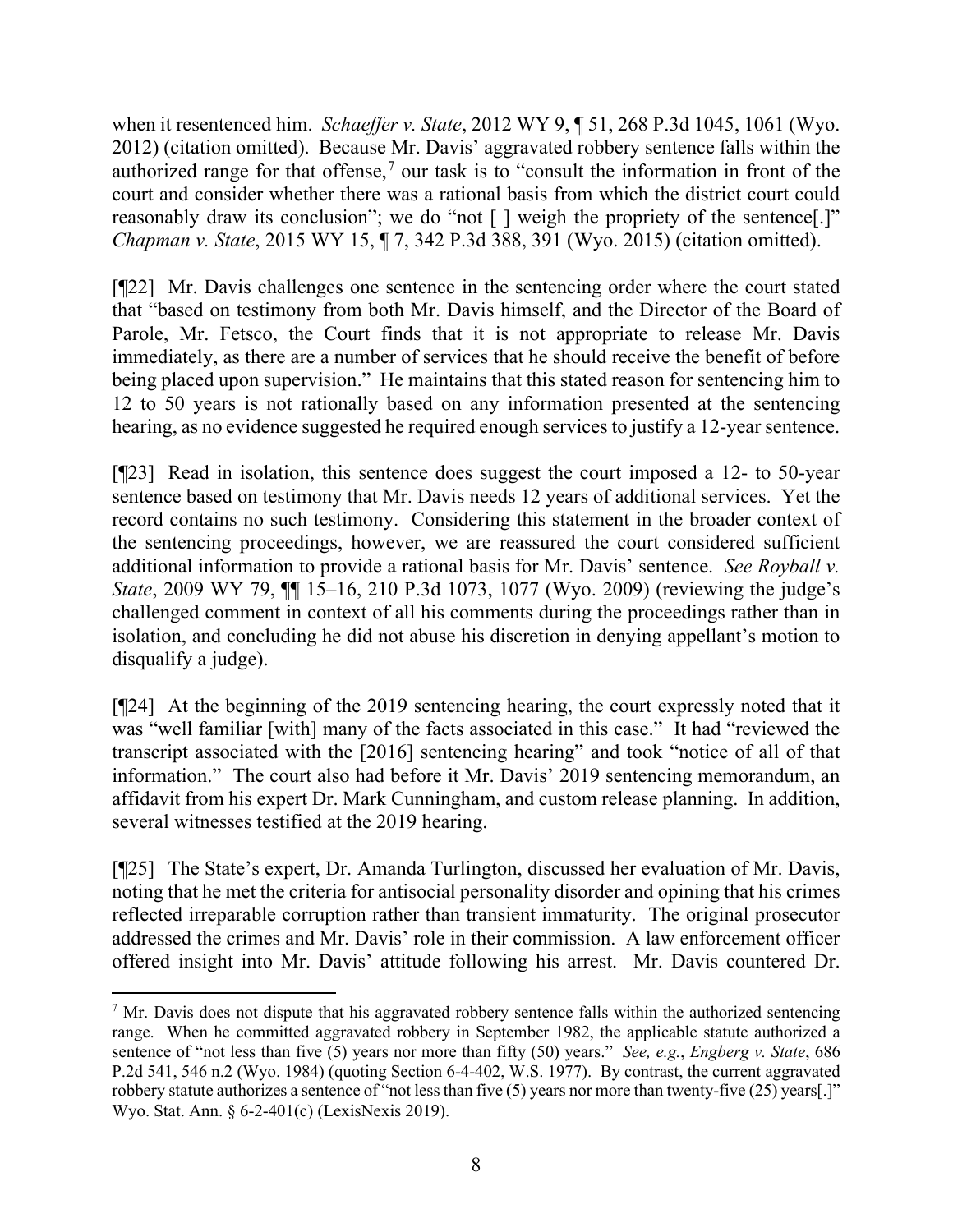Turlington's testimony with Dr. Cunningham's testimony. He also called Daniel Fetsco, a professor familiar with Wyoming's prison system and the Wyoming Board of Parole, to discuss general matters pertaining to parole and Mr. Davis' disciplinary history.

[¶26] In its sentencing order, the court summarized the proceedings, made findings regarding several witnesses' testimony, summarized closing arguments, and considered the Miller factors.<sup>[8](#page-9-0)</sup> Though the order made no express finding, the court clearly concluded on remand that Mr. Davis' crimes did not "reflect[] irreparable corruption resulting in permanent incorrigibility, rather than transient immaturity." *Davis I*, ¶ 54, 415 P.3d at 684. As noted above, Mr. Davis was paroled from his murder sentence to his aggravated robbery sentence in 2015; thus, the only remaining issue was the appropriate range for his consecutive aggravated robbery sentence. Deeming immediate release inappropriate, the court sentenced him to 12 to 50 years.

[¶27] Mr. Davis' testimony from the 2016 proceedings provides some insight into the court's decision.<sup>[9](#page-9-1)</sup> On direct examination, Mr. Davis testified about his programming and accomplishments in prison, the nature of his disciplinary write-ups, his childhood, his close relationship with his mother, and his plans on release from prison. On cross-examination,

- (b) "the background and mental and emotional development of a youthful defendant,"
- (c) a juvenile's "chronological age and its hallmark features-among them, immaturity, impetuosity, and failure to appreciate the risks and consequences,"

(d) "the family and home environment that surrounds" the juvenile, "no matter how brutal or dysfunctional,"

(e) "the circumstances of the homicide offense, including the extent of his participation in the conduct and the way familial and peer pressure may have affected" the juvenile,

(f) whether the juvenile "might have been charged and convicted of a lesser offense if not for incompetencies associated with youth," e.g., the juvenile's relative inability to deal with police and prosecutors or to assist his own attorney,

(g) the juvenile's potential for rehabilitation[.]

<span id="page-9-1"></span>*Davis I*, ¶ 53, 415 P.3d at 683 (quoting *Bear Cloud II*, ¶ 42, 294 P.3d at 47) (internal citations omitted). <sup>9</sup> Mr. Davis did not testify again during the 2019 proceedings.

<span id="page-9-0"></span><sup>8</sup> The *Miller* Court identified some factors to consider at sentencing, including:

<sup>(</sup>a) "the character and record of the individual offender [and] the circumstances of the offense,"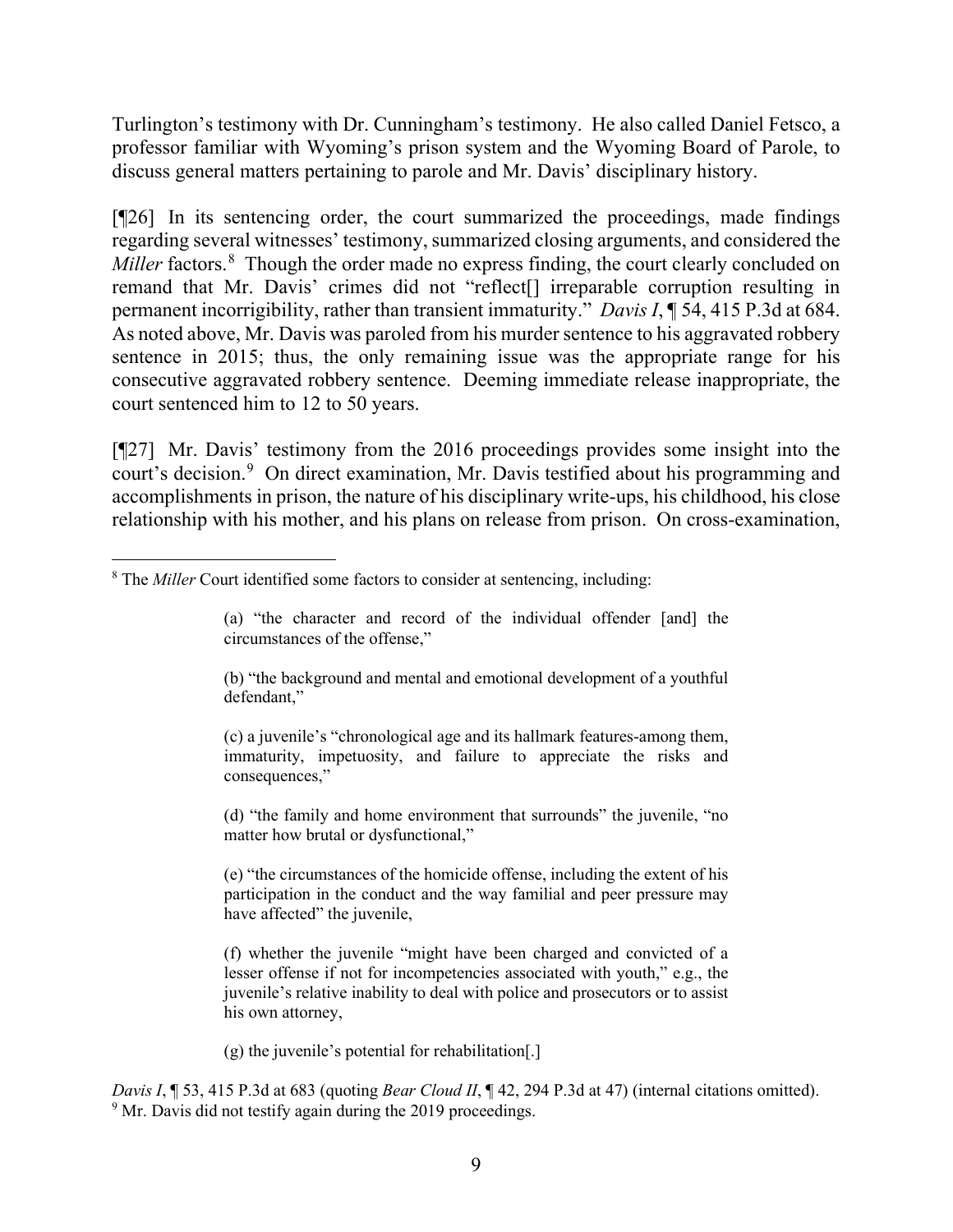however, the prosecutor questioned the accuracy of Mr. Davis' characterization of his childhood and relationship with his stepfather, suggested his programming had not been successful given the timing and nature of his disciplinary write-ups, and emphasized the seriousness of the underlying crimes.

[¶28] Though the court in 2019 did not find Mr. Davis to be irreparably corrupt, some of its earlier concerns about his potential for rehabilitation plainly carried forward. Those concerns were tempered somewhat by Mr. Fetsco's testimony, which shed light on the parole process and Mr. Davis' disciplinary history. The court found Mr. Fetsco's testimony compelling and helpful, stating:

> 4. The Court received compelling testimony from Mr. Dan Fetsco, a previous attorney representing the Department of Corrections and advising the Wyoming Board of Parole ("the Board"). Mr. Fetsco testified about the process of parole and the purpose of incarceration. Of note to the Court was testimony from Mr. Fetsco that there are several steps that the Board takes to prepare an individual for release on supervision including, but not limited to, training regarding changes in technology as well as budgeting and other issues related to dayto-day living. Furthermore, Mr. Fetsco testified that this training and information is provided based upon an individual's expected parole date and due to Mr. Davis' sentence, he has not been afforded any of these services to date.

> 5. Mr. Fetsco also addressed the seventeen (17) rule violations Mr. Davis had accumulated during his time incarcerated. He stated that none of the violations were caused by violent behavior, and four (4) of them had been dismissed, leaving only thirteen (13) on Mr. Davis['] permanent record. He further testified that thirteen violations were not unusual, or even a cause for concern, nor was the conduct that had caused the write-up, per se, conduct that would delay an individual being considered for parole.

> 6. He also noted that Mr. Davis had not received any violations since 2012, when the *Miller v. Alabama* decision came out. Mr. Fetsco stated that it was not unusual for inmates who had been sentenced to long sentences, without a chance of parole, to improve their behavior when they learned that they had a chance to be paroled. He attributed this not to trying to manipulate the system as much as affected inmates, such as Mr. Davis, gaining a bit of hope. The Court notes that Mr.